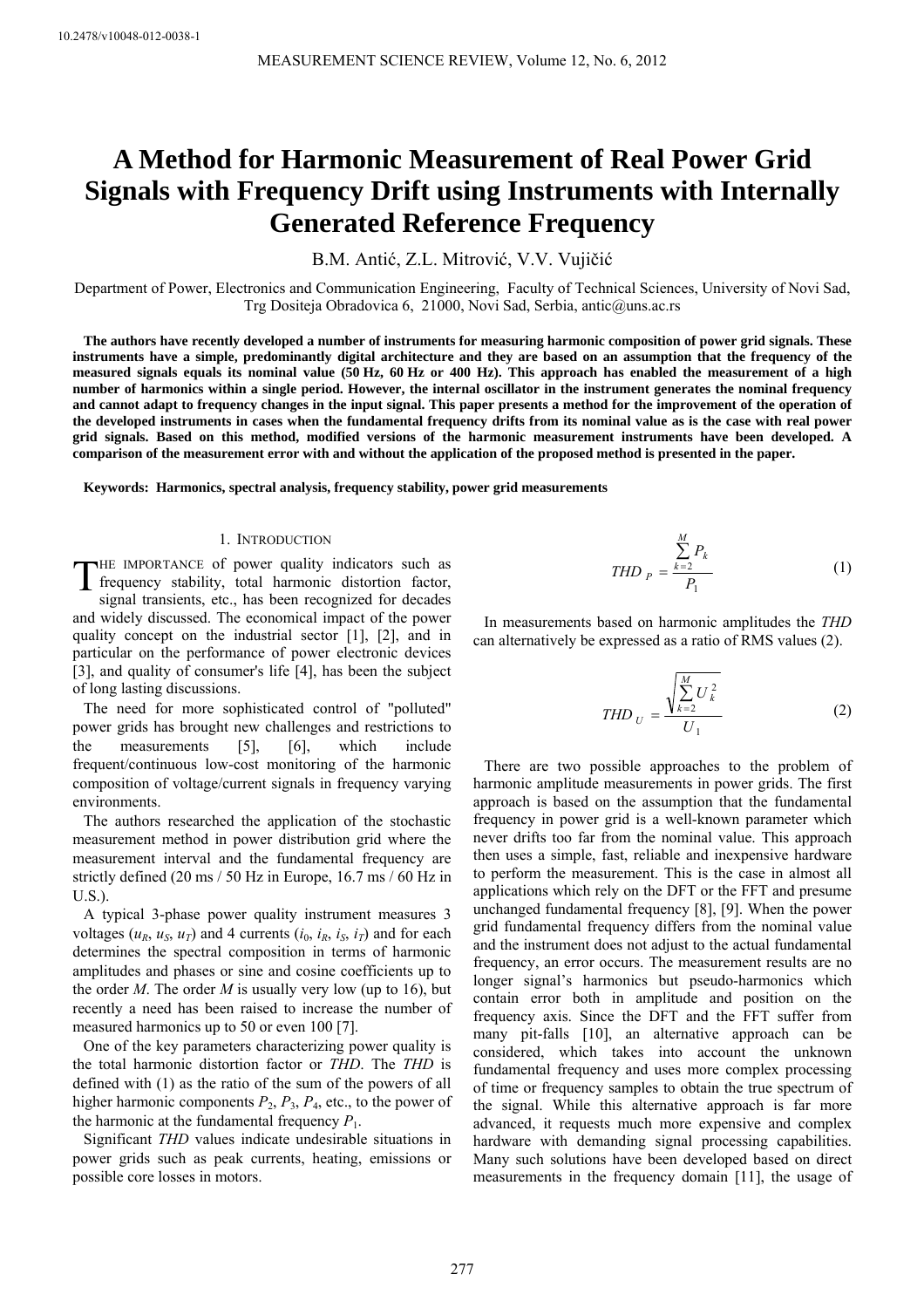wavelets [12], application of other specific methodologies such as transient analysis [9] and usage of thermal converters [13].

The stochastic measurement method described in [14] and [15], and especially its modification described in [16] is used to obtain coefficients of the trigonometric polynomial expansion of a continuous voltage or current signal over an arbitrary interval using signal dithering. These arbitrary interval using signal dithering. These measurements are characterized with a high accuracy and represent a direct application of the Weierstrass Approximation Theorem [17], which is a special case of more general Stone-Weierstrass Theorem [18]. The dithering technique is widely used to enhance the performance of analogue-to-digital converters (ADC) and to correct their quantization error [19].

In this paper we will focus on the stable regime in power grids which occurs most of the time and which is the basic assumption for power quality measurements. We will also take into account the fact that in reality the fundamental frequency drifts from the nominal value. However, we will show that even with an instrument which incorrectly assumes the fundamental frequency to be equal to the nominal value and performs measurements of pseudo-harmonics, it is still possible to obtain the exact signal spectrum using the incorrect measurement results under a certain set of conditions. These conditions refer to the actual frequency drift and the number of harmonics which are required at the instrument's output. The proposed correction algorithm is far less complex, more reliable and faster than any other known approach based on the assumption of an unknown frequency. A partial solution to the problem can be found in case of a purely sinusoidal signal [20] but the solution cannot be generalized to the nonsinusoidal regime.

The method described in this paper is based on a novel result in discovering a very special feature of the considered problem: the matrix, which maps the vector of actual harmonics into the vector of pseudo-harmonics obtained by the measurement, has a tendency to cumulate around the main diagonal. This feature enables us to apply an extremely efficient algorithm for on-the-fly solving large systems of linear equations. The method can be used to completely eliminate the error caused by frequency variations and the computation can be easily performed within a single period of the input signal (before the results for the next period are available). The range of applicability is extremely broad and covers nearly all cases of harmonic measurements that are of interest. The method requires only a simple hardware upgrade and requires low processing power, so it can easily be implemented into the existing instruments.

## 2. SUBJECT & METHODS

When measuring harmonics, power quality analyzers normally presume that the voltage and current signals are periodic signals with the fundamental frequency equal to the nominal frequency  $f_0$  and the corresponding minimal period *T*0. In reality the fundamental frequency varies with changes in power consumption although it remains close to  $f_0$  as shown in [21]. Thus, real signals are actually not periodic but almost periodic and therefore do not possess a standard

Fourier representation. Fortunately, these changes of frequency could be considered as slow enough. Thus, we can presume that during the interval within which the measurement has to be performed the signals remain periodic with a fundamental frequency *f* which has drifted from the nominal (expected) value  $f_0$  for an amount  $\Delta f_0$ . To represent such an almost periodic signal with a given/assumed error *ε* we use the well-known Weierstrass trigonometric polynomial approximation [17]:

$$
y(t) = \frac{a_0}{2} + \sum_{k=1}^{M} \left( a_k \cos 2\pi fkt + b_k \sin 2\pi fkt \right)
$$
 (3)

where  $a_n$  and  $b_n$  are coefficients of this polynomial and *M* is the order of the highest harmonic corresponding to the choice of *ε*.

Assuming that the DC component is not present in a signal defined with (3), the *THD* given with (2) can also be calculated using (4):

$$
THD_{U} = \frac{\sqrt{\sum_{k=2}^{M} (a_k^2 + b_k^2)}}{\sqrt{a_1^2 + b_1^2}}
$$
(4)

To take into account the varying frequency problem, let

$$
T = \frac{1}{f} = \frac{1}{f_0 + \Delta f_0} \neq T_0 \tag{5}
$$

be the minimal period corresponding to the actual fundamental frequency *f*. According to [17],  $a_n$  and  $b_n$ coincide with Fourier's coefficients of the signal *y*(*t*) and could be expressed in the following integral form

$$
a_n = \frac{2}{T} \int_0^T y(t) \cos \frac{2\pi nt}{T} dt, \quad n = 0, ..., M \tag{6}
$$

$$
b_n = \frac{2}{T} \int_0^T y(t) \sin \frac{2\pi nt}{T} dt, \quad n = 0, ..., M \tag{7}
$$

However, a non-adaptive instrument which measures signal  $y(t)$  with the period *T* assuming that *T* is equal to  $T_0$ will generate pseudo-harmonics:

$$
\hat{a}_n = \frac{2}{T_0} \int_0^{T_0} y(t) \cos \frac{2\pi nt}{T_0} dt, \quad n = 0, ..., M \tag{8}
$$

$$
\hat{b}_n = \frac{2}{T_0} \int_{0}^{T_0} y(t) \sin \frac{2\pi nt}{T_0} dt, \quad n = 0, ..., M \tag{9}
$$

The principal schematic of such an instrument that measures 3 voltages and 4 currents is shown in Fig.1. Note that this instrument has an internal counter which generates reference frequency of 50 Hz (20 ms period) [16].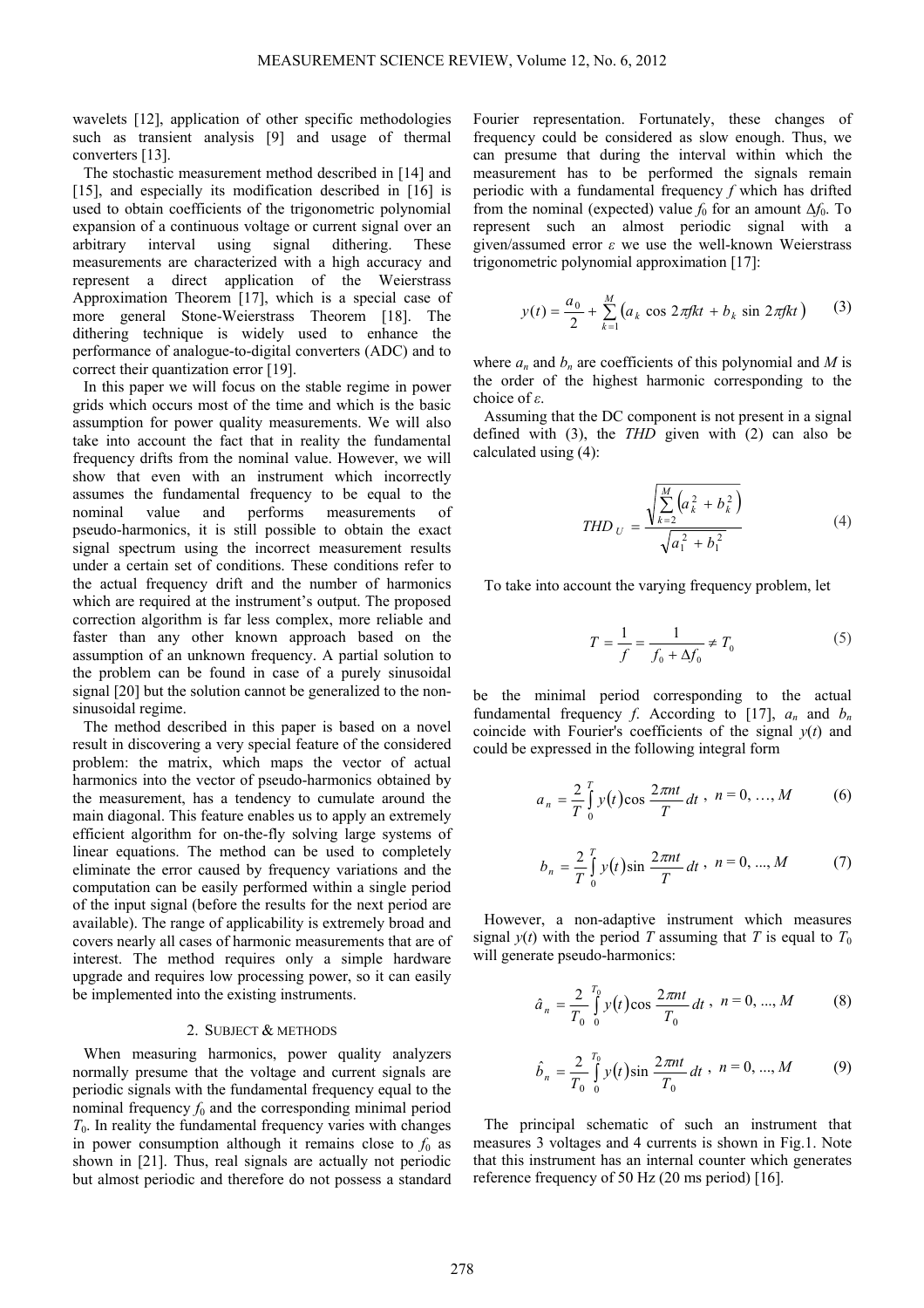

Fig.1. The schematic diagram of the multi-channel instrument for harmonic measurements obtaining coefficients  $a_n$  and  $b_n$ .

Substituting (3) into (6) and (7), interchanging the order of the sum and the integral and taking into account that  $b_0$  is identical to zero we can rewrite (8) and (9) as:

$$
\hat{a}_0 = a_0 + \sum_{k=1}^{M} a_k \frac{2}{T_0} \int_0^{T_0} \cos \frac{2\pi kt}{T} dt +
$$
  
+ 
$$
\sum_{k=1}^{M} b_k \frac{2}{T_0} \int_0^{T_0} \sin \frac{2\pi kt}{T} dt
$$
 (10)

$$
\hat{a}_n = \sum_{k=1}^M a_k \frac{2}{T_0} \int_0^{T_0} \cos \frac{2\pi kt}{T} \cos \frac{2\pi nt}{T_0} dt + \sum_{k=1}^M b_k \frac{2}{T_0} \int_0^{T_0} \sin \frac{2\pi kt}{T} \cos \frac{2\pi nt}{T_0} dt
$$
\n(11)

$$
\hat{b}_n = \sum_{k=1}^M a_k \frac{2}{T_0} \int_0^{T_0} \cos \frac{2\pi kt}{T} \sin \frac{2\pi nt}{T_0} dt + \sum_{k=1}^M b_k \frac{2}{T_0} \int_0^{T_0} \sin \frac{2\pi kt}{T} \sin \frac{2\pi nt}{T_0} dt
$$
\n(12)

To simplify the notation, we will use *ξ* to denote the relative variation of fundamental frequency as given in (10).

$$
\xi = \frac{\Delta f_0}{f_0} \neq 0 \tag{13}
$$

Equations  $(10) - (12)$  can be rewritten as  $(14) - (16)$  as follows:

$$
\hat{a}_0 = a_0 + \sum_{k=0}^{M} \left( a_k C_k^{(a_0)} + b_k S_k^{(a_0)} \right) \tag{14}
$$

$$
\hat{a}_n = \sum_{k=1}^{M} a_k C_k^{(a_n)} + b_k S_k^{(a_n)}, \ n = 1, ..., M \qquad (15)
$$

$$
\hat{b}_n = \sum_{k=1}^{M} a_k C_k^{(b_n)} + b_k S_k^{(b_n)}, \ n = 1, ..., M \qquad (16)
$$

where the coefficients  $C_k^{(a_n)}$ ,  $S_k^{(a_n)}$ ,  $C_k^{(b_n)}$  and  $S_k^{(b_n)}$  are given by  $(17) - (20)$ :

$$
C_k^{(a_n)} = \frac{2}{T_0} \int_0^{T_0} \cos \frac{2\pi kt}{T} \cos \frac{2\pi nt}{T_0} dt = \kappa = 1, ..., M
$$
  
= 
$$
\frac{\sin (2\pi k \xi)}{\pi} \cdot \frac{k(1+\xi)}{k^2(1+\xi)^2 - n^2}
$$
  $n = 0, ..., M$  (17)

$$
S_k^{(a_n)} = \frac{2}{T_0} \int_0^{T_0} \sin \frac{2\pi kt}{T} \cos \frac{2\pi nt}{T_0} dt = \qquad k = 1, ..., M
$$
  
= 
$$
\frac{1 - \cos(2\pi k \xi)}{\pi} \cdot \frac{k(1 + \xi)}{k^2 (1 + \xi)^2 - n^2}
$$
 (18)

$$
C_k^{(b_n)} = \frac{2}{T_0} \int_0^{T_0} \cos \frac{2\pi kt}{T} \sin \frac{2\pi nt}{T_0} dt = \sum_{\substack{n = 1, ..., M \\ n = 1, ..., M}} k = 1, ..., M
$$
  
= 
$$
-\frac{1 - \cos(2\pi k \xi)}{\pi} \cdot \frac{n}{k^2 (1 + \xi)^2 - n^2}
$$
 (19)

$$
S_k^{(b_n)} = \frac{2}{T_0} \int_0^{T_0} \sin \frac{2\pi kt}{T} \sin \frac{2\pi nt}{T_0} dt = \sum_{n=1,...,M} k = 1,...,M
$$
 (20)  
= 
$$
\frac{\sin (2\pi k \xi)}{\pi} \cdot \frac{n}{k^2 (1+\xi)^2 - n^2}
$$

Relations  $(14) - (16)$  can be regarded as a system of equations where  $\hat{a}_n$  and  $\hat{b}_n$  are pseudo-harmonics obtained from an incorrect measurement and  $a_n$  and  $b_n$  are the correct values, which have to be reconstructed. Notice that  $a_0$  does not configure in (15) and (16), and therefore the equation (14) can be solved later, when  $a_n$  and  $b_n$  are recovered.

Thus, we reduce the problem of the error elimination in harmonic measurement, which is caused by the frequency variation, onto the problem of solving the system of linear equations  $(15) - (16)$ , which can be represented in the following matrix form

$$
\begin{bmatrix} \hat{a}_n \\ \hat{b}_n \end{bmatrix} = A \begin{bmatrix} a_n \\ b_n \end{bmatrix}
$$
 (21)

where *A* is the matrix of order 2*M*, given as follows:

$$
A = \begin{bmatrix} C_1^{(a_1)} & C_2^{(a_1)} & \cdots & C_M^{(a_1)} & S_1^{(a_1)} & S_2^{(a_1)} & \cdots & S_1^{(a_1)} \\ C_1^{(a_2)} & C_2^{(a_2)} & \cdots & C_M^{(a_2)} & S_1^{(a_2)} & S_2^{(a_2)} & \cdots & S_1^{(a_2)} \\ \vdots & \vdots & \ddots & \vdots & \vdots & \vdots & \ddots & \vdots \\ C_1^{(a_M)} & C_2^{(a_M)} & \cdots & C_M^{(a_M)} & S_1^{(a_M)} & S_2^{(a_M)} & \cdots & S_M^{(a_M)} \\ C_1^{(b_1)} & C_2^{(b_1)} & \cdots & C_M^{(b_1)} & S_1^{(b_1)} & S_2^{(b_1)} & \cdots & S_M^{(b_1)} \\ C_1^{(b_2)} & C_2^{(b_2)} & \cdots & C_M^{(b_2)} & S_1^{(b_2)} & S_2^{(b_2)} & \cdots & S_M^{(b_2)} \\ \vdots & \vdots & \ddots & \vdots & \vdots & \vdots & \ddots & \vdots \\ C_1^{(b_M)} & C_2^{(b_M)} & \cdots & C_M^{(b_M)} & S_1^{(b_M)} & S_2^{(b_M)} & \cdots & S_M^{(b_M)} \end{bmatrix}
$$
(22)

When matrix  $A$  is non-singular, the system  $(21)$  has a unique solution for vector  $\begin{bmatrix} a_n & b_n \end{bmatrix}^T$ .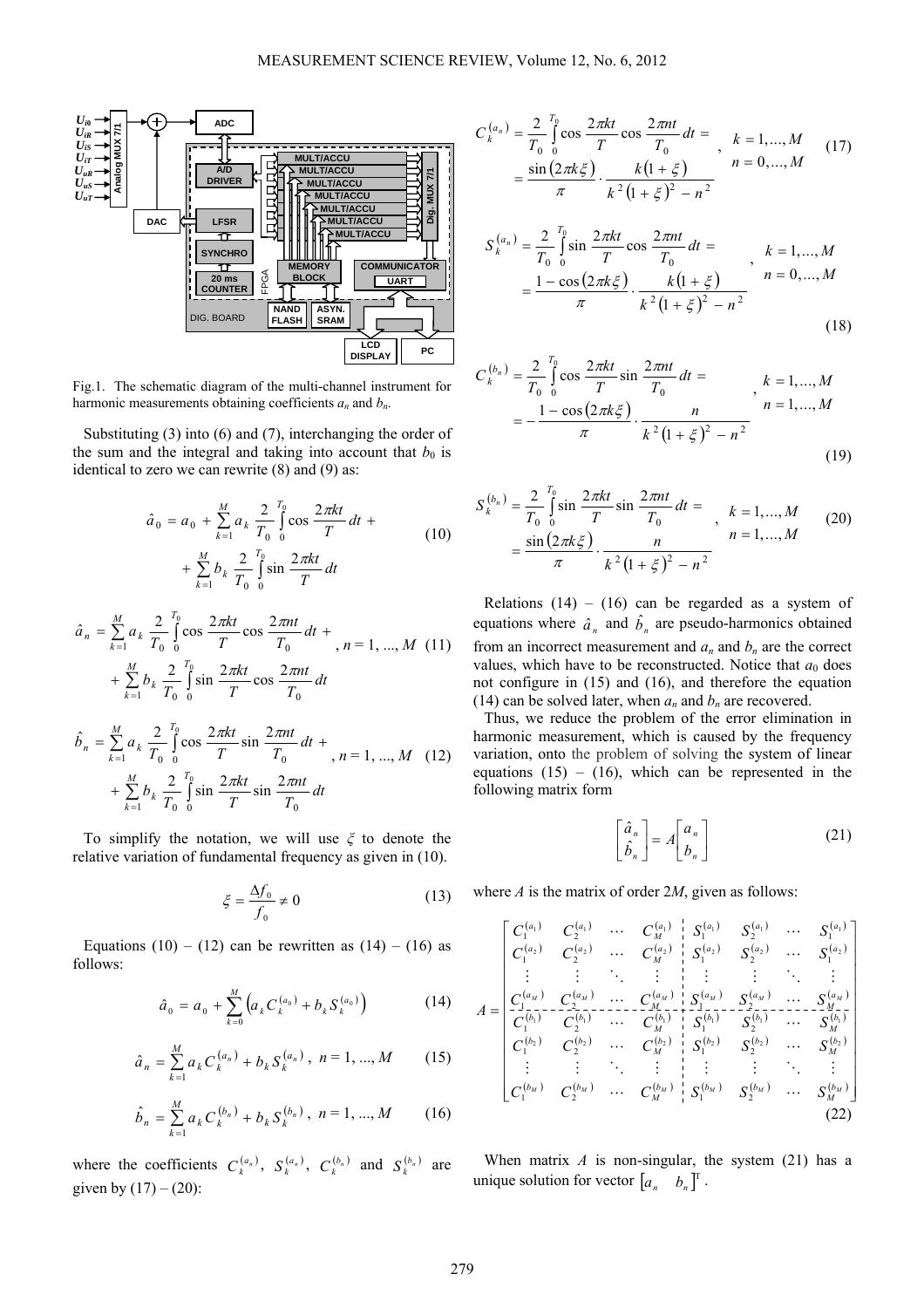To solve (21) *ξ* must be known. However, *ξ* is not known in advance, prior to the measurement interval since the actual fundamental frequency *f* of the measured signal drifts for an unknown amount from the nominal value  $f_0$  and the instrument does not adjust the frequency of its internal oscillator to this change.

There are methods for the estimation of frequency disturbances in power grids calculated directly from the obtained DFT coefficients, e.g., around component peaks [22]. But such an estimate is based on the DFT coefficients which are inherently erroneous and, thus, it is not suitable for a further correction of the DFT coefficients themselves.

Nevertheless, the value for *ξ* can be determined independently and in parallel with the pseudo-harmonic measurement using a simple frequency extraction circuit shown in Fig.2 and made available at the end of each measurement interval.



Fig.2. The schematic diagram of the frequency extraction circuit for obtaining the parameter *ξ*.

Using the circuitry in Fig.2 *ξ* can be estimated as

$$
\hat{\xi} = \frac{100 \text{ MHz}}{N \cdot f_0} - 1
$$
 (23)

where *N* is the output of the counter in Fig.2.

Let  $N_0$  denote the output of the counter when the actual frequency equals the nominal value  $(f = f_0)$ . For  $N_0$  the parameter  $\hat{\xi}$  equals zero. The minimal value of  $\hat{\xi}$  is thus obtained for

$$
N = N_0 \pm 1 \tag{24}
$$

and it equals  $\pm 0.5 \times 10^{-6}$  for  $f_0 = 50$  Hz and  $\pm 0.6 \times 10^{-6}$  for  $f_0 = 60$  Hz. It will be shown later in this paper that these values satisfy all practical cases of interest.

The estimate for *ξ* obtained from (23) is independent from harmonic measurements and it is available after each measurement interval, e.g., signal period. It can be therefore considered a known parameter available for the population of the matrix *A* and the correction of the measurement results by solving (21).

The following number of multiplications and additions is required to create the matrix *A* in the case when coefficients given by  $(17)$  –  $(20)$  are calculated using Taylor's polynomials of 10<sup>th</sup> order:

$$
75 \cdot (2M)(2M + 1) + 2M
$$
, multiplications and (25)

$$
13 \cdot (2M)(2M + 1)
$$
, additions (26)

For example, when  $M = 50$  the number of multiplications is 757700 and the number of additions is 131300.

Further, we will provide conditions in which *A* can be nonsingular. Moreover, we will show that under certain conditions this matrix is diagonally dominant, which allows us to use an extremely efficient tool for solving (21). Unlike the general purpose algorithms, such as Gaussian elimination, the procedure based on diagonally dominant matrices (DDM) has a fast convergence, it is not sensitive to small coefficient variations, does not accumulate numerical error, does not waste time on performing the column permutation and does not require any decision making or branching. This means that it can be efficiently applied for on-the-fly correction of the measurement results using minimal computational resources.

#### 3. DIAGONALLY DOMINANT MATRICES

A square matrix  $X = [x_{ij}]_{N \times N}$  is said to be a diagonally dominant matrix (DDM) if its elements satisfy the condition (27).

$$
|x_{ii}| \ge \sum_{\substack{j=1 \\ j \ne i}}^N |x_{ij}|, \quad i = 1..N \tag{27}
$$

An important feature of the DDM is its non-singularity. For solving the system of linear equations involving a DDM, the Jacobi iterative method can be used [23].

For a single iteration in a system of order  $100 (M = 50)$ harmonics) the Jacobi method requires

$$
(2M)^2 = 10000
$$
 multiplications and (28)

$$
(2M)^2 = 10000
$$
 additions (29)

For the worst case of the parameter *ξ*, when the matrix *A* is at the edge of being a DDM, and depending on the input signal composition, it may take up to 500 iterations to reach the error of 0.01 %, which is at least 10 times lower than the common harmonic measurement uncertainty of commercial power quality analyzers. This number of iterations can be achieved even with an embedded PC with modest 1 GFlops. Such a device can ensure at least 750 iterations within a single period of the input signal (20.0 ms or 16.7 ms). In practical cases of interest the number of iterations is usually much smaller and far below 100.

For comparison, in Table 1 we provide an estimate of the time required for the algorithm to execute on various platforms in 32-bit arithmetic under the most extreme conditions:  $M = 100$  or 80,000 floating point operations and assuming maximum 500 iterations [24], [25], [26], [27], [28], [29]. We have considered platforms suitable for both mainframe (high performance) and for terrain instruments (low GFlops/watt ratio). However, the values in Table 1 do not include times required for memory fetch operations due to the complexity of the issue across different platforms and their dependency on the BUS realization.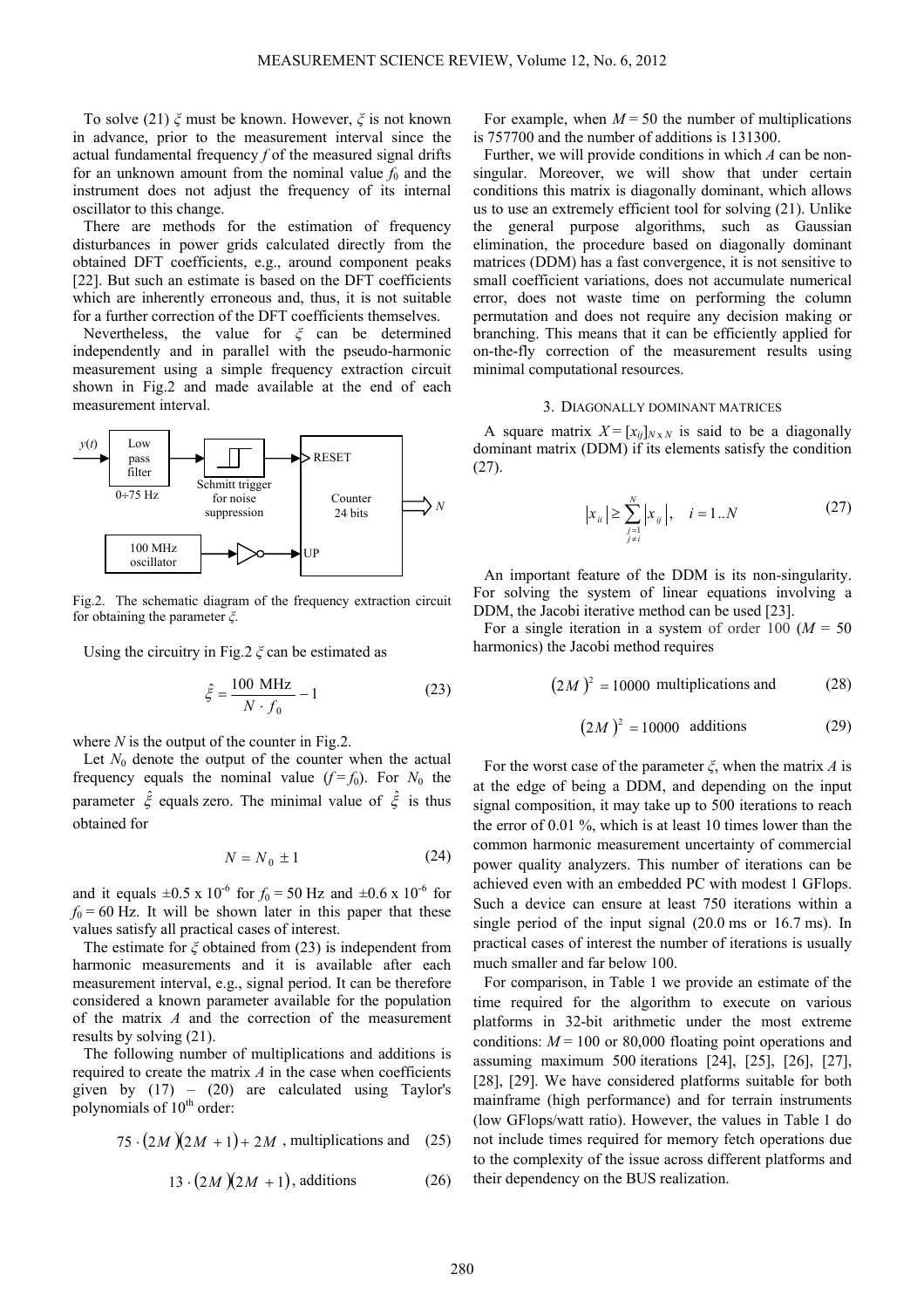| Platform             | Type        | GFlops | Estimate of<br>algorithm     |
|----------------------|-------------|--------|------------------------------|
|                      |             |        | duration                     |
| Intel $i5-3570T$     | μP          | 106    | $377 \text{ }\mu\text{s}$    |
| Intel $i7-990x$      | иP          | 90     | 444 us                       |
| Intel Core i7-3770   | mobile µP   | 225    | $178 \mu s$                  |
| Intel Core Duo L7700 | mobile µP   | 14.4   | 2778 µs                      |
| AMD Opteron 6284 SE  | embedded uP | 346    | $116$ us                     |
| <b>AMD Radeon HD</b> | mobile µP   | 4300   | $9 \mu s$                    |
| TI Sitara Cortex-A8  | μP          | 4      | $10,000 \text{ }\mu\text{s}$ |
| TI TMS320 C6655      | <b>DSP</b>  | 165    | $242$ us                     |
| NVidia GTX 690       | mobile uP   | 5621   | $7 \mu s$                    |
| NVidia Tesla K10     | mobile uP   | 4577   | $9 \mu s$                    |
| <b>IBM Power A2</b>  | mobile µP   | 204    | $196 \text{ }\mu\text{s}$    |
| Altera Stratix IV    | <b>FPGA</b> | 171    | $234 \mu s$                  |
| Altera Stratix V     | <b>FPGA</b> | 1000   | $40 \text{ }\mu\text{s}$     |
| Adapteva Epiphany-IV | mobile µP   | 100    | $400 \mu s$                  |

Table 1. Estimates of algorithm duration on various platforms, for correcting 100 harmonic values in 500 iterations

Table 2. Maximum allowed values for frequency drift *ξ* for obtaining diagonally dominant and/or non-singular matrix *A* depending on the number of harmonics *M* measured

|                | $\xi_{\rm max}$ |             |                   |                   |  |
|----------------|-----------------|-------------|-------------------|-------------------|--|
| $\overline{M}$ | $\xi > 0$       | $\xi$ < 0   | $\zeta > 0$       | $\xi < 0$         |  |
|                | $A$ is DDM      | $A$ is DDM  | $\Lambda$ is non- | $\Lambda$ is non- |  |
|                |                 |             | singular          | singular          |  |
| 1              | 0.250000        | $-0.250000$ | 1.000000          | -0.999999         |  |
| $\overline{c}$ | 0.101882        | $-0.105962$ | 0.500000          | $-0.9999999$      |  |
| $\overline{5}$ | 0.033161        | $-0.035227$ | 0.200000          | $-0.9999999$      |  |
| 10             | 0.014307        | $-0.014257$ | 0.100000          | $-0.9999999$      |  |
| 15             | 0.008649        | $-0.008684$ | 0.066667          | $-0.9999999$      |  |
| 20             | 0.006107        | $-0.006094$ | 0.050000          | $-0.9999999$      |  |
| 25             | 0.004645        | $-0.004646$ | 0.040000          | $-0.9999999$      |  |
| 30             | 0.003731        | $-0.003730$ | 0.033333          | $-0.9999999$      |  |
| 35             | 0.003097        | $-0.003095$ | 0.028571          | $-0.9999999$      |  |
| 40             | 0.002638        | $-0.002639$ | 0.025000          | $-0.9999999$      |  |
| 45             | 0.002293        | $-0.002291$ | 0.022222          | $-0.9999999$      |  |
| 50             | 0.002021        | $-0.002020$ | 0.020000          | $-0.999999$       |  |
| 55             | 0.001805        | $-0.001805$ | 0.018182          | -0.999999         |  |
| 60             | 0.001628        | $-0.001627$ | 0.016667          | $-0.9999999$      |  |
| 65             | 0.001480        | $-0.001480$ | 0.015384          | $-0.9999999$      |  |
| 70             | 0.001356        | $-0.001356$ | 0.014286          | $-0.9999999$      |  |
| 75             | 0.001250        | $-0.001250$ | 0.013333          | $-0.9999999$      |  |
| 80             | 0.001158        | $-0.001158$ | 0.012500          | $-0.9999999$      |  |
| 85             | 0.001079        | $-0.001079$ | 0.011765          | $-0.9999999$      |  |
| 90             | 0.001009        | $-0.001008$ | 0.011111          | $-0.9999999$      |  |
| 95             | 0.000946        | $-0.000946$ | 0.010526          | $-0.9999999$      |  |
| 100            | 0.000891        | $-0.000891$ | 0.010000          | $-0.999999$       |  |

It is evident from Table 1 that the state-of-the-art technology allows for an easy real time implementation of the proposed algorithm regardless of the considered platform  $(\mu P, \text{mobile } \mu P, \text{embedded } \mu P, \text{DSP}, \text{FPGA etc.})$ 

Further, we will discuss the conditions under which the matrix *A*, whose inverse matrix provides correction of the measurement results, is diagonally dominant. This is of special interest in cases where modest computational resources need to achieve high performance corrections.

The elements of *A* are all functions of the parameter *ξ*. For *ξ* = 0, the matrix *A* equals the identity matrix  $E = diag(1, 1, ..., 1)$  and the condition (24) is satisfied.

As |*ξ*| becomes greater than zero, absolute values of the elements on the main diagonal decrease, remaining close to 1s, while absolute values of other elements slightly increase. Thus, the matrix *A* disperses from identity matrix to a diagonally dominant matrix. Four cases of 100x100 matrices *A* defined with (22) for different values of parameter *ξ* are illustrated in Fig.3.

Each pixel in Fig.3 represents one coefficient of the matrix *A*. Dark tones indicate higher values of the elements, while pale tones indicate smaller values. Black equals to the maximum absolute value  $\pm 1$  and white equals to 0.

A computer simulation was used to sweep the space of possible values for *ξ* in order to find positive and negative limit values for which the matrix *A* is the DDM depending on the number of harmonics *M*. This implies that between these limit values matrix *A* is non-singular. We have also explored the conditions under which the matrix *A* is nonsingular beyond the interval of diagonal dominancy. The results of the simulation are presented in Fig.4 and in Table 2.



Fig.3. Several examples of diagonally dominant matrices *A* of order 100 x 100 for measuring up to  $M = 50$  harmonics



Fig.4. Zones of diagonal dominance and of non-singularity of matrix *A* for various combinations of *M* and *ξ*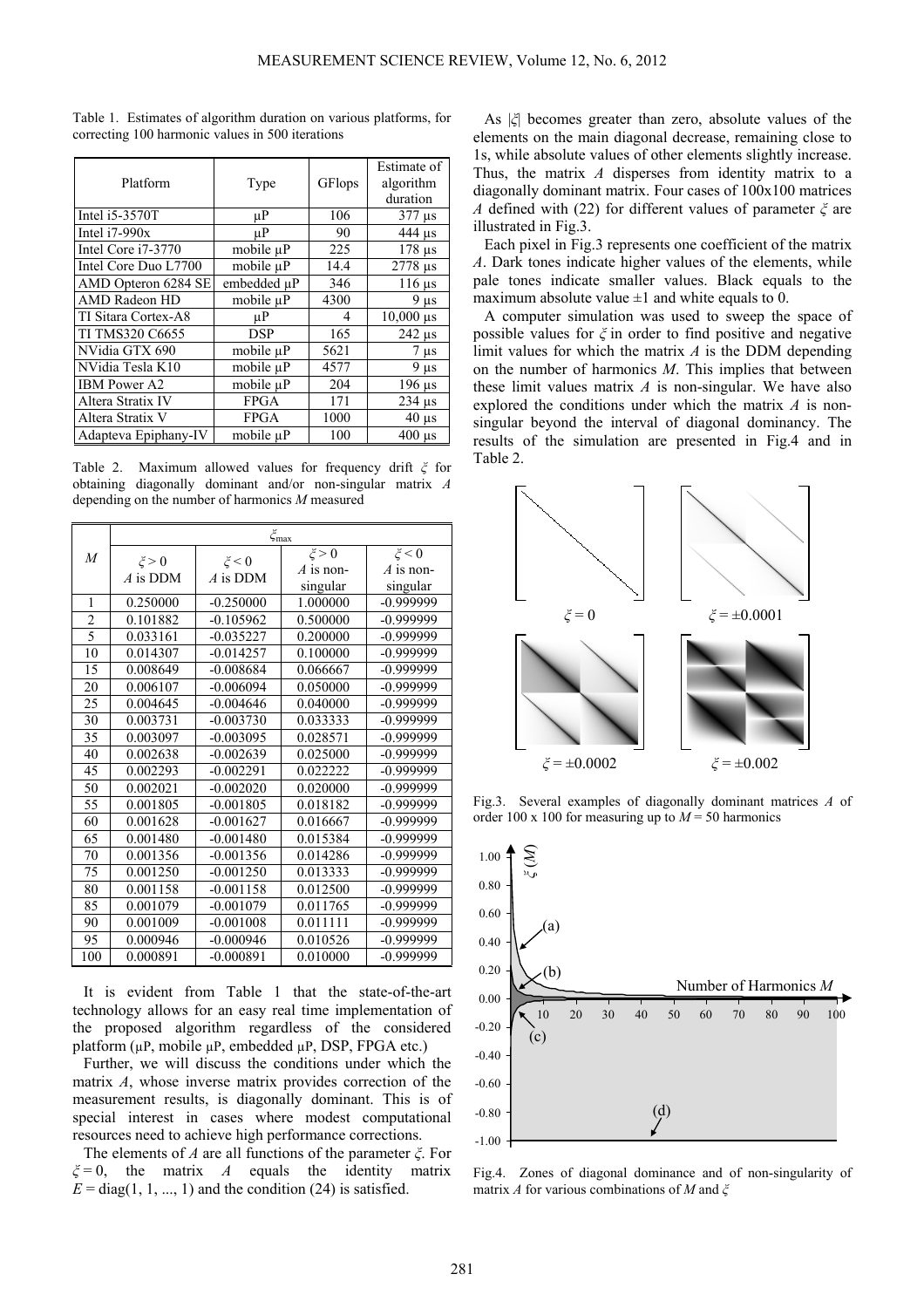The matrix *A* is diagonally dominant if *ξ* is within the dark-grey zone in Fig.4, i.e. between the limit curves (b) and (c). This zone will be called the DDM zone. The matrix *A* is non-singular if *ξ* is between the limit curves (a) and (d), i.e. in the union of light-grey and dark-grey zones. We will call it the Non-singularity zone. For the remaining pairs (*ξ*, *M*) belonging to the white region, which will be named the Singularity zone, the measurement results cannot be corrected.

Computer simulation suggests that the limit curve (a) in Fig.4 for positive values of *ξ* can be approximated well enough by hyperbole 1 / *M*. Thus, the region or nonsingularity for positive *ξ* can be described by the following relation:

$$
\xi \cdot M \le 1\tag{30}
$$

Notice that for negative values of *ξ* the matrix *A* is nonsingular for every  $(\xi, M)$  in contrast to the situation when *ξ* > 0. This can easily be explained by taking into account that for a negative frequency drift of the fundamental frequency all the harmonics shift towards lower frequencies. Thus, the measured pseudo-harmonics contain all the necessary information for the reconstruction of the actual spectrum. In contrast to that, a positive frequency drift can cause the spectrum to slide outside the measurement region  $(M<sub>f</sub><sub>0</sub>)$  and the information about higher order harmonics will be lost. When (30) is no longer satisfied, more than *M* harmonics are required to reconstruct the actual spectrum of the measured input signal, e.g.,  $M + k$ . However, *k* is an unknown number since the parameter  $\zeta$  is not known in advance. Therefore, such situation is of no practical interest and we will consider that (21) cannot be solved in that case.

#### 4. DISCUSSION ON THE RANGE OF APPLICABILITY OF THE PROPOSED METHOD

Concerning the DDM zone in Fig.4, it may seem discouraging that it is rather narrow. Nevertheless, it turns out that the DDM zone covers most of the cases of practical interest. The following discussion proves this statement. Should one want to measure 50 harmonics and apply the correction method using the Jacobi iterative method, e.g., in a European power grid, having the fundamental frequency of 50 Hz, according to (30), the parameter *ξ* has to lay approximately within the interval  $\pm 0.002$  ( $\pm 0.2$ %). This interval for *ξ* corresponds to an absolute frequency drift of  $\pm 0.1$  Hz, which is hardly to be reached even over a longer period.

Frequency drifts beyond  $\pm 0.1$  Hz may occur, but they are commonly associated to abrupt changes in power consumption (up to 10 megawatts) lasting for a rather small number of periods [7]. Prolonged frequency excursions commonly lead to power failures where different measurement procedures must be applied. In stabilized power grids these frequency excursions have a very short occurrence as it is noticed in [30] and [31].

Smaller and shorter discrepancies of the frequency can be assessed directly [10], [32] and can be used in perturbation calculus to estimate the scope of the fundamental frequency excursion and its influence on the accuracy of harmonic measurements.

Measurement results performed in power grid in Serbia prior to and upon the interconnection with the European power system given in [33] demonstrate that the frequency is stable enough to guarantee that the matrix *A* is the DDM in the majority of harmonic measurement applications, especially where an averaging over significant number of periods is performed.

Even in cases when the matrix *A* is not strictly a DDM but is non-singular (the light-grey zone), according to Fig.4 a reduction of the number of harmonics *M* could relocate the pair (*ξ*, *M*) within the DDM zone. For example, if the initial request is to measure 65 harmonics under the fundamental frequency drift of  $\pm 0.08$  Hz ( $\zeta = \pm 0.0016$ ), a reduction of the number of harmonics from 65 to 60 is sufficient to ensure that matrix *A* is the DDM.

A strong point of the proposed method is that it requires relative frequency changes to be within the interval given with (30), and not just an absolute change around 50 Hz or 60 Hz. This is of interest in cases when an arbitrary bias in frequency is present and variations occur around a new central frequency. Even within the instruments that can adapt to such new central frequency, the proposed method allows for a correction of measurement results. The correction will always be necessary since the adaptation can only be achieved with a finite resolution. A frequency extraction circuit such as PLL can be used to come as close to the actual fundamental frequency as possible and leave out a very small difference between the presumed and actual frequency [11]. The method described in [11] can also be used to by-pass the correction post-processing of the measurement results, but the synchronization circuits in that case have to be extremely fast.

#### 5. EXPERIMENTAL RESULTS

A prototype instrument has been made, described in **Error! Reference source not found.** shown in Fig.5. The instrument measures 3 voltage and 4 current signals and for each obtains coefficients of the trigonometric polynomial representation of order 50 with a 16-bit resolution within one period of the fundamental frequency. Thus, the instrument produces 2 Bytes x 100 coefficients x 7 channels x 50 signal periods = 70 kB of measurement data per second. It is primarily used for measurements of the power grid integral parameters such as active, reactive and apparent power. However, the measurement data rate indicates that a similar method can also be applied in diagnostic instruments such as fault recorders.



Fig.5. Integrated stochastic instrument with seven channels 1-channel instr. with referent input signal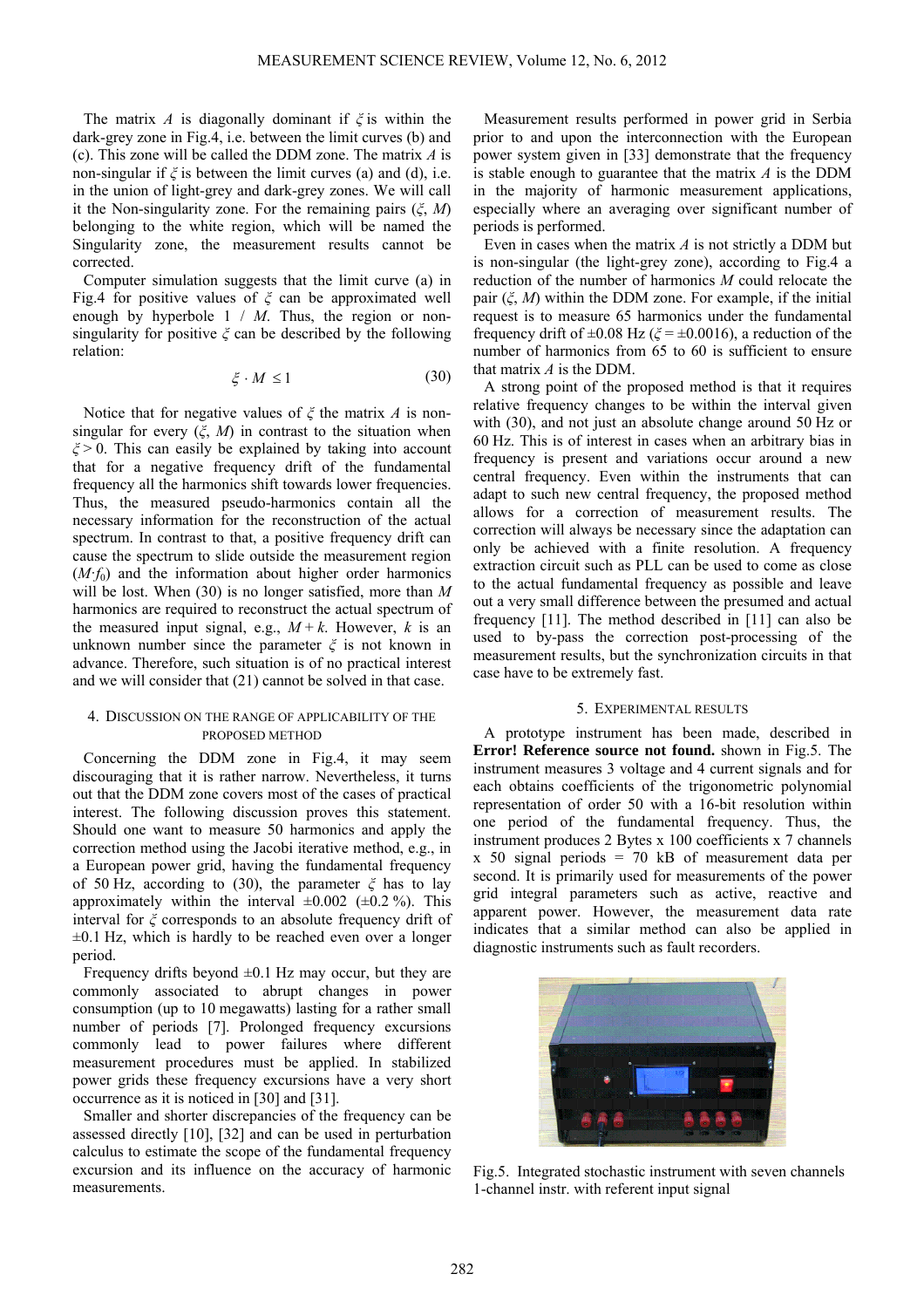

Fig.6. Measurement error of 1-channel stochastic instruments with and without the correction method



Fig.7. Measurement error of 7-channel stochastic instruments with and without the correction method



7-channel instr. with rectangular input signal

Fig. 8. Measurement error of 7-channel stochastic instruments with and without the correction calculus for a rectangular input signal

The operation of the instrument is, however, based on an assumption that the fundamental frequency in power grid is always equal to nominal (50 Hz or 60 Hz).

The authors have applied the proposed method to a 1-channel integrated stochastic instrument for measuring up to 16 harmonics described in [34] and to a 7-channel integrated stochastic instrument for measuring up to 50 harmonics described in [16]. Both instruments have a unique ability to measure phase and amplitude of a harmonic with an arbitrary small error that is independent on the order of the harmonic or the waveform of the input signal [16].

The calibration and measurements have been performed in the Laboratory for Electrical Quantities at the Faculty of Technical Sciences in Novi Sad, Serbia. The measurement results for the 1-channel instrument are given in Fig.6. The measurement results for the 7-channel instrument are given in Fig.7 and Fig.8.

The results in Fig.6 to Fig.8 have been obtained using 100 iterations. Since the error is independent of the order of the harmonic, only one resulting graph is given for all values of *M* up to 50. The fiducial error on the vertical scale is the ratio of the absolute error to the instrument's full scale. The fiducial error is used because the same ADC is applied for measuring instances of two different physical quantities – voltage and current. Since an input to the ADC can only be voltage (Fig.1), each current is being transferred into the corresponding voltage using a transresistance circuit. Thus the use of the fiducial error allowed for a more uniform characterization of the instrument's measurement uncertainty across all seven parameters of interest.

After applying the proposed correction method in both 1-channel and 7-channel instrument, the measurement uncertainty has become considerably less dependent on frequency variations below the criterion given with (30).

#### 6. CONCLUSION

A new method has been presented for on-the-fly correction of the measurement results of voltage and current harmonics in power grids due to the difference between the signal actual frequency and the locally assumed reference frequency within the instrument with an internal oscillator.

The idea behind the correction method is based on the fact that the matrix which maps the correct values into incorrect measurement results has a tendency to cumulate around the main diagonal. This fact allows for an application of an efficient algorithm for elimination of measurement error caused by small frequency drifts that are present in real power grid signals. The domain of applicability of the method is presented and widely discussed in this paper.

The authors provided the conditions for the correction matrix to be non-singular beyond the interval of diagonal dominancy including modification procedures, which guarantee diagonal dominancy on the expense of reducing the number of required harmonics.

The method proves to be equally significant both for instruments which can and cannot adapt to frequency changes as discussed in this paper. The application of the proposed method requires modest computational and hardware resources, thus it can be easily implemented in new measurement equipment, as well as in most of the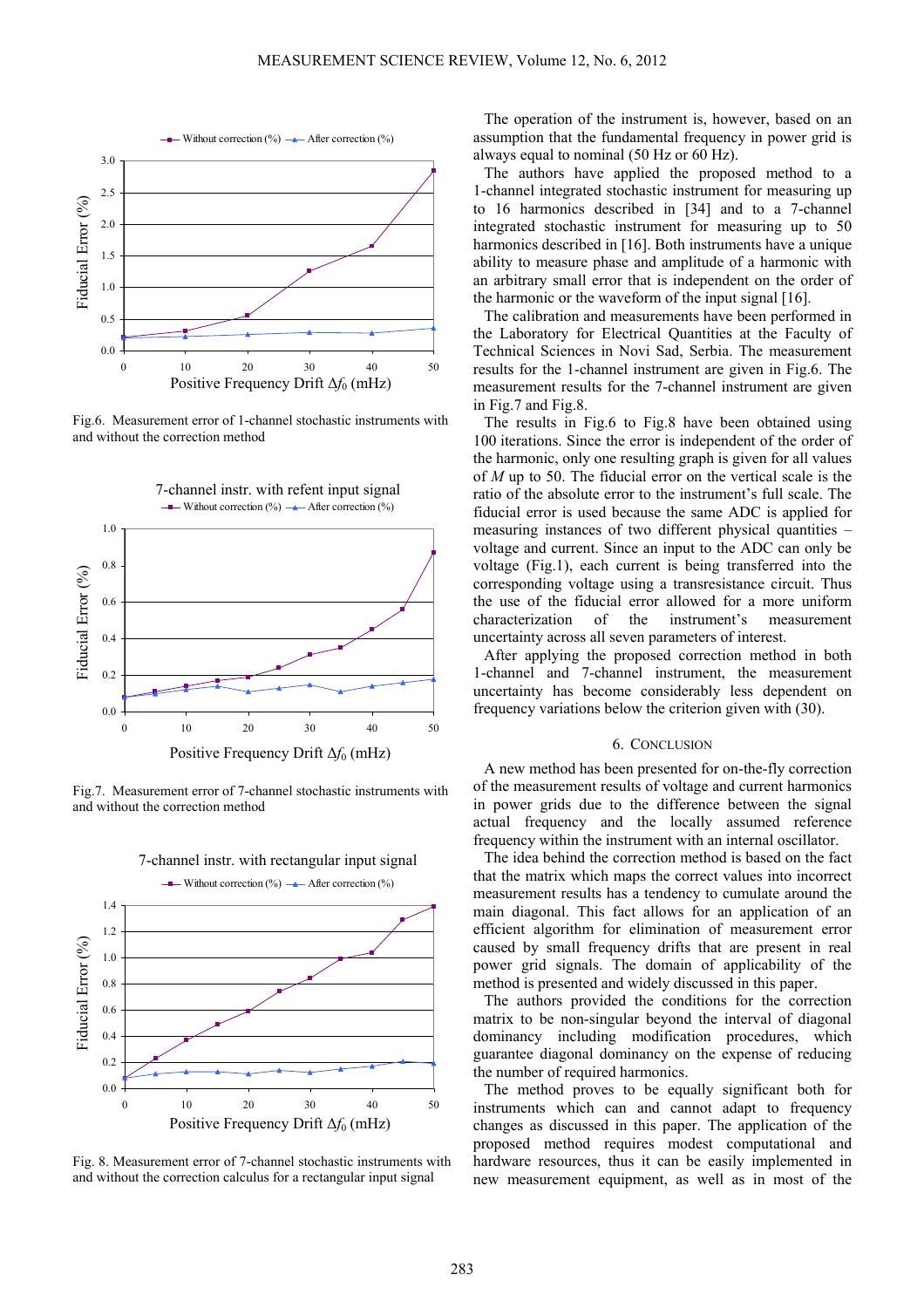existing instruments for power quality measurements offering lower measurement uncertainty.

The experimental results showed that by applying the proposed method, the fiducial error is substantially lowered and almost independent on the frequency drift providing that the conditions considered in this paper are met.

## ACKNOWLEDGMENT

This work was supported by the Ministry of Education and Science of the Republic of Serbia under research grants Nos. TR32019 and III43011 started on 01.01.2011.

#### **REFERENCES**

- [1] Stones, J., Collinson, A. (2001). Power quality. *Power Engineering Journal*, 15 (2), 58-64.
- [2] Ghandehari, R., Jalilian, A. (2004). Economical impacts of power quality in power systems. In *39th International Universities Power Engineering Conference (UPEC 2004)*, 6-8 September 2004. IEEE, Vol. 2, 893-897.
- [3] Thapar, A., Saha, T.K., Zhao, Y.D. (2004). Investigation of power quality categorisation and simulating its impact on sensitive electronic equipment. In *IEEE Power Engineering Society General Meeting*, 6-10 June 2004. IEEE, Vol. 1, 528-533.
- [4] Sermon, R.C. (2005). An overview of power quality standards and guidelines from the end-user's point-ofview. In *Rural Electric Power Conference*, 8-10 May 2005. IEEE, B1/1-B1/5.
- [5] Broshi, A. (2007). Monitoring power quality beyond EN 50160 and IEC 61000-4-30. In *9th International Conference on Electrical Power Quality and Utilisation (EPQU 2007)*, 9-11 October 2007. IEEE, 1-6.
- [6] Kuhlmann, V., Sinton, A., Dewe, M., Arnold, C. (2007). Effects of sampling rate and ADC width on the accuracy of amplitude and phase measurements in power-quality monitoring. *IEEE Transactions on Power Delivery*, 22 (2), 758-764.
- [7] European Committee for Standardization. (1999). *Voltage Characteristics of Electricity Supplied by Public Distribution Systems.* European Standard EN 50160.
- [8] Mandache, L., Al-Haddad, K. (2005). New high precision harmonic analysis method for power quality assessment. In *Canadian Conference on Electrical and Computer Engineering (CCECE 2005)*, 1-4 May 2005. IEEE, 1958-1961.
- [9] Szmajda, M., Gorecki, K., Mroczka, J. (2007). DFT algorithm analysis in low-cost power quality measurement systems based on a DSP processor. In *9th International Conference on Electrical Power Quality and Utilisation (EPQU 2007)*, 9-11 October 2007. IEEE, 1-6.
- [10] Moo, C.S., Chang, Y.N., Mok, P.P. (1995). A digital measurement scheme for time-varying transient harmonics. *IEEE Transactions on Power Delivery*, 10 (2), 588-594.
- [11] Karimi-Ghartemani, M., Iravani, M.R. (2005). Measurement of harmonics/inter-harmonics of timevarying frequencies. *IEEE Transactions on Power Delivery*, 20 (1), 23-31.
- [12] Yoon, W.K., Devaney, M.J. (2000). Reactive power measurement using the wavelet transform. *IEEE Transactions on Instrumentation and Measurement*, 49 (2), 246-252.
- [13] Espel, P., Poletaeff, A., Ndilimabaka, H. (2010). Traceability of voltage measurements for nonsinusoidal waveforms. *Measurement Science Review*, 10 (6), 200-204.
- [14] Vujicic, V.V., Milovancev, S.S., Pesaljevic, M.D., Pejic, D.V., Zupunski, I.Z. (1999). Low-frequency stochastic true RMS instrument. *IEEE Transactions on Instrumentation and Measurement*, 48 (2), 467-470.
- [15] Vujicic, V.V. (2001). Generalized low frequency stochastic true RMS instrument. *IEEE Transactions on Instrumentation and Measurement*, 50, 1089-1092.
- [16] Pjevalica, V., Vujicic, V. (2005). Further generalization of the low-frequency true-RMS instrument. In *Proceedings of the IEEE Instrumentation and Measurement Technology Conference*, May 2005. IEEE, 1008-1011.
- [17] Weierstrass, K. (1885). Über die analytische Darstellbarkeit sogenannter willkürlicher Functionen einer reellen Veränderlichen. In *Sitzungsberichte der Königlich Preußischen Akademie der Wissenschaften zu Berlin*.
- [18] Stone, M.H. (1948). The generalized Weierstrass approximation theorem. *Mathematics Magazine,* 21 (4), 167-184; 21 (5), 237-254.
- [19] Kamenský, M., Kováč, K. (2011). Correction of ADC errors by additive iterative method with dithering. *Measurement Science Review*, 11 (1), 15-18.
- [20] Hegeduš, H., Mostarac, P., Malarić, R. (2011). Comparison of RMS value measurement algorithms of non-coherent sampled signals. *Measurement Science Review*, 11 (3), 79-84.
- [21] Antic, B., Pjevalica, N. (2006). A new approach to power grid measurements - measuring in frequency domain. In *Second Regional Conference and Exhibition on Electricity Distribution*, October 17-20 2006. Book of Abstracts, 37-38.
- [22] Agrež, D. (2010). Estimation and tracking of the power quality disturbances in the frequency domain. *Measurement Science Review*, 10 (6), 189-194.
- [23] Acton, F.S. (1990). *Numerical Methods that Work* (2nd ed.). Washington, DC: Mathematical Association of America, 161-163.
- [24] Intel Corporation. (2012). *Support for processors.* http://www.intel.com/p/en\_US/support/processors
- [25] Advanced Micro Devices, Inc. (2012). *Products and technologies.* http://www.amd.com/us/products/ Pages/products.aspx
- [26] Altera Corporation. (2011). *Altera floating point megafunctions.* http://www.altera.com/literature/ug/ ug\_altfp\_mfug.pdf